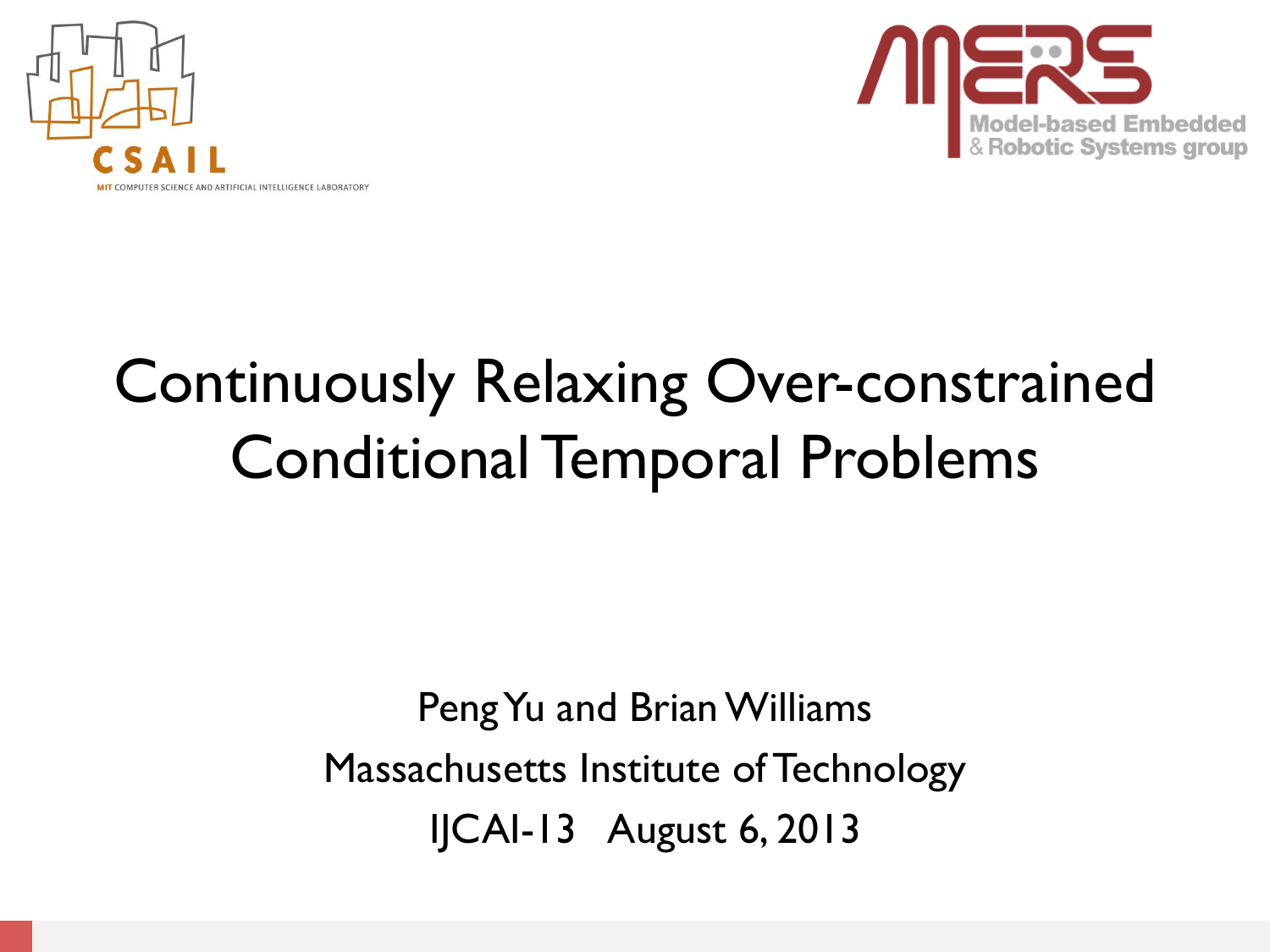### Robotic Personal Transportation System

Video that highlights the interaction during trip planning.

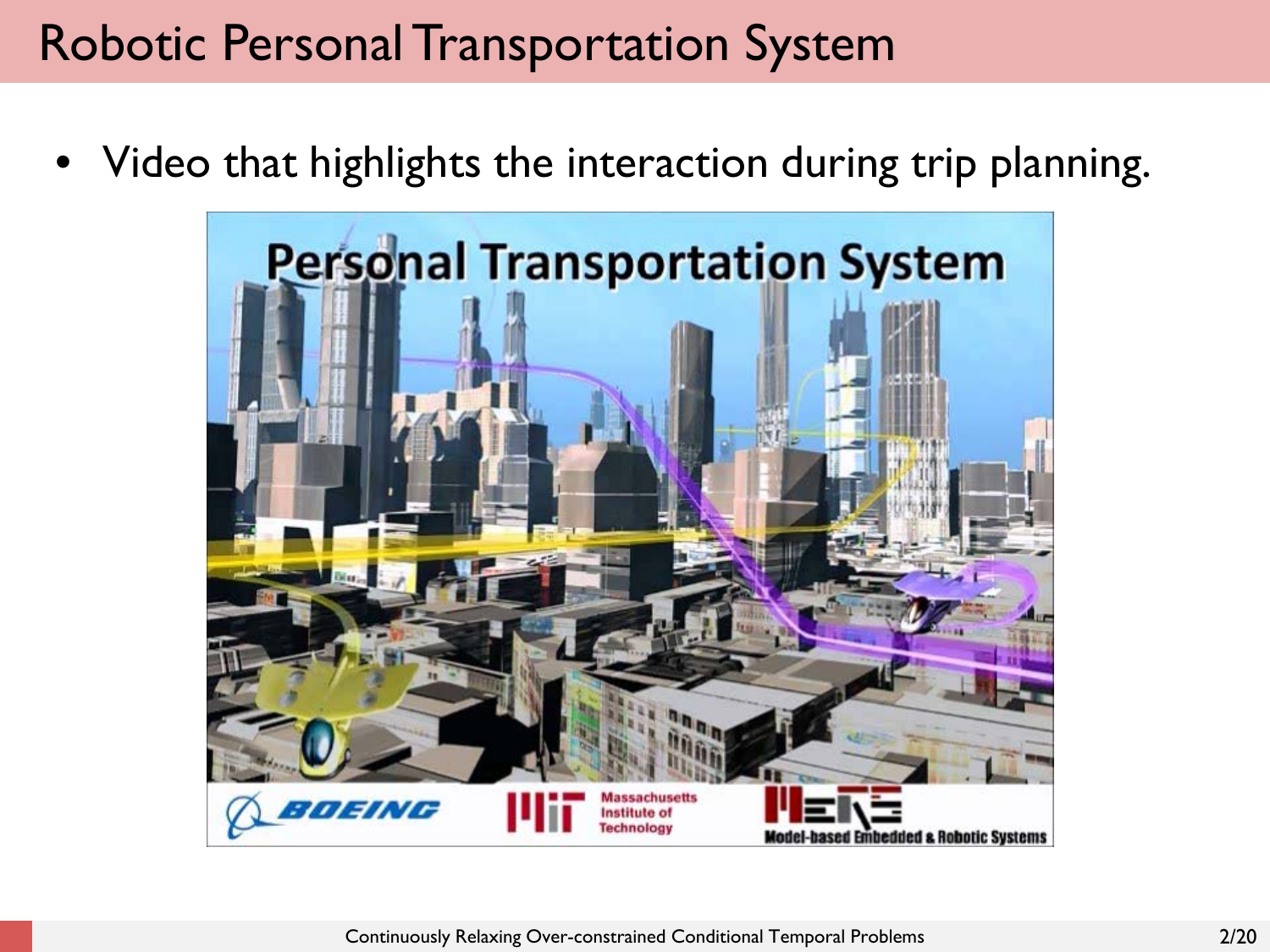Desired capabilities in the video:

– Minimize the perturbations to users' requirements; "You have to shorten the dinner from 15 to 10 minutes".

– Explain both cause of failures and resolutions;

"Because of the extended driving time".

– Prioritize different alternative solutions;

"then how about arriving home 5 minutes late".

– Adapt to modified requirements during interactions.

"if you want to spend at least 12 minutes on dining, then you will arrive at home 2 minutes late".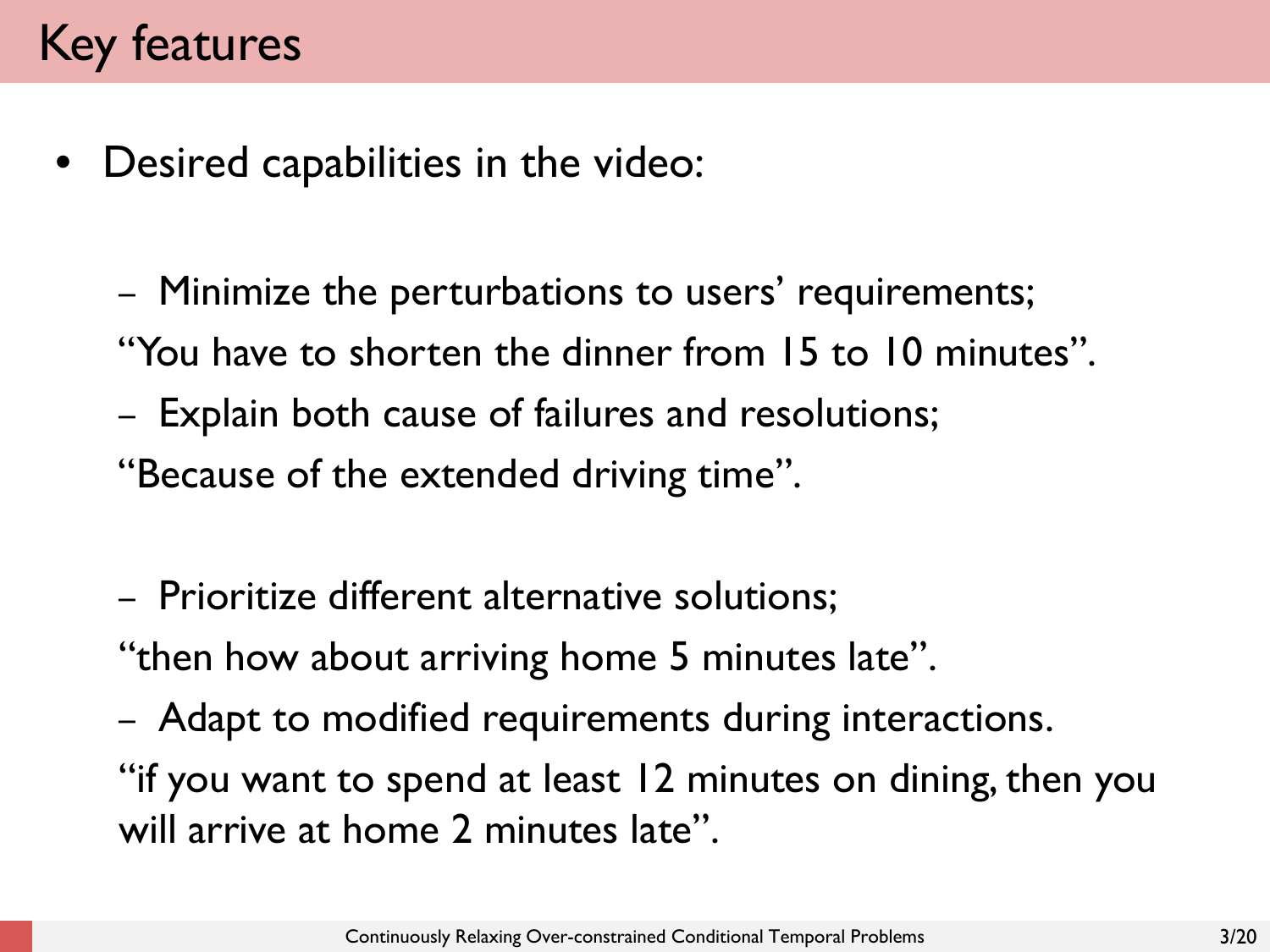### Best-first Conflict-Directed Relaxation

- Motivation:
	- Provide **helpful** and **parsimonious** alternative solutions with **insights** into cause of failure.
	- Like an experienced assistant.
- Objectives:
	- Enumerate only **continuous relaxations**;
	- Record the **conflicts** detected in the requirements;
	- Explore the candidate space in **best-first** order;
	- Be **reactive** to newly added requirements.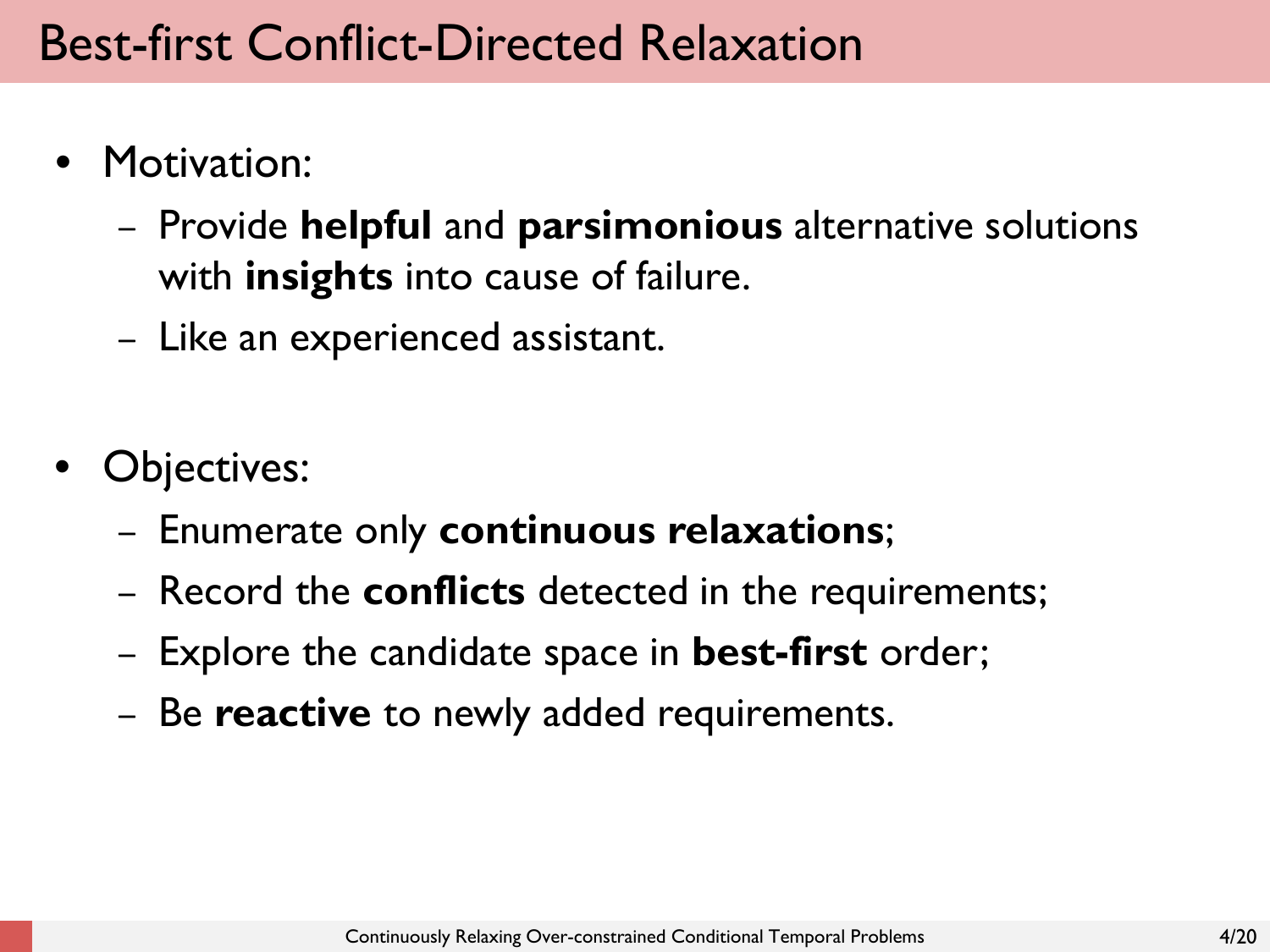### Continuous Relaxations: Definition

- Previous approaches resolve over-constrained temporal problems by **suspending** constraints.
	- "Remove your trip duration requirement" or "eliminate your stay at the restaurant".
	- Unnecessary in most scenarios.
- We only relax constraints continuously to reduce the perturbation:
	- Definition: a continuous relaxation,  $CR$ , is a set of relaxed constraints,  $rc_1$ ,  $rc_2$ , ...,  $rc_n$ , such that the temporal problem is consistent.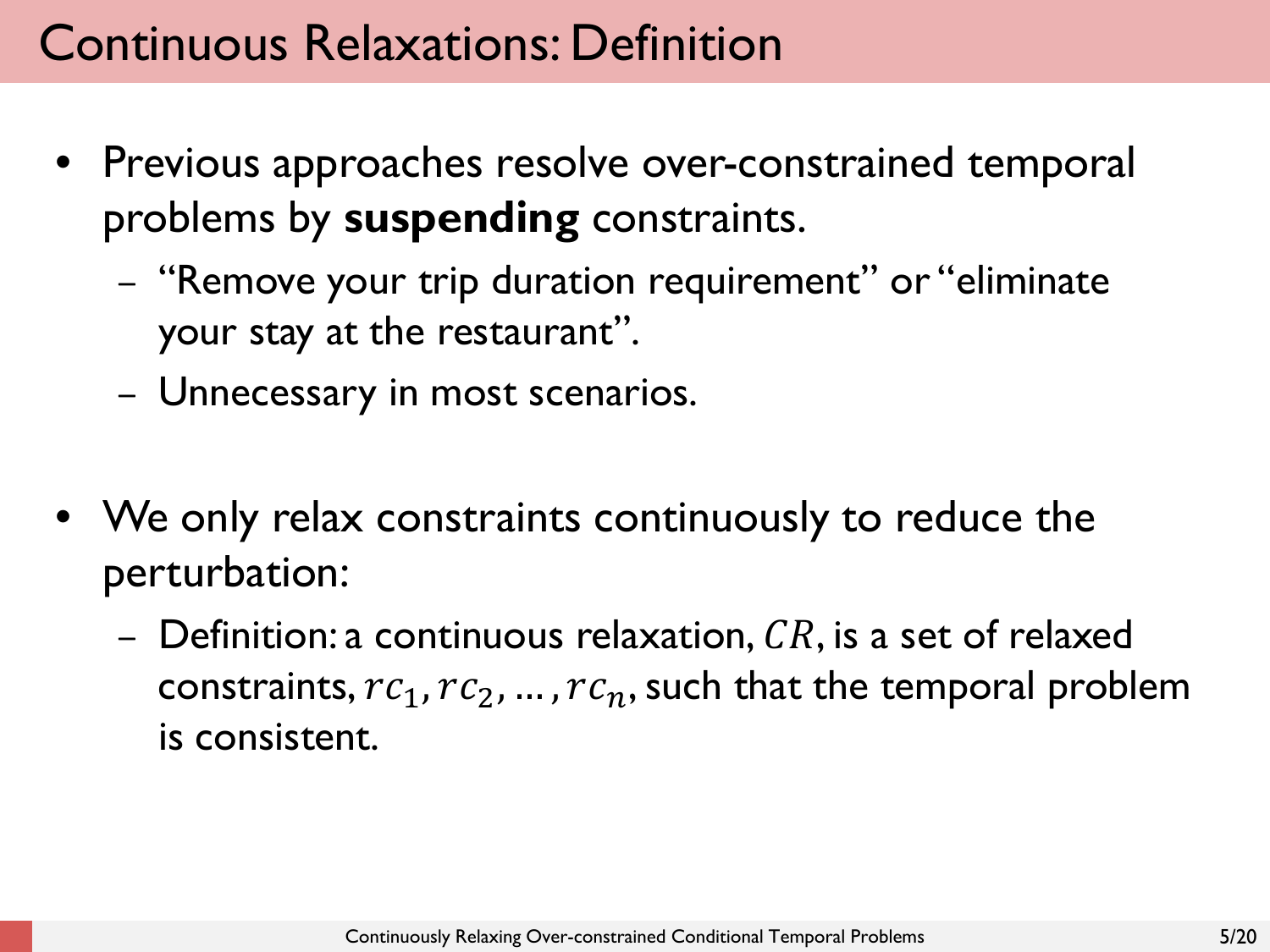### Best-first Conflict-Directed Relaxation

- Model: (Over-constrained) Controllable Conditional Temporal Problems.
	- All variable are controllable.
	- Allowing temporal constraints to be relaxed to restore consistency;
		- A subset of the temporal constraints,  $RE \subseteq E$ , are relaxable.
		- A relaxable temporal constraint,  $re_i$ :  $[t_L, t_U]$ , can be relaxed to  $\text{re}_\text{i}'$ :  $[t_L - \Delta_L, t_U + \Delta_U]$  if necessary.

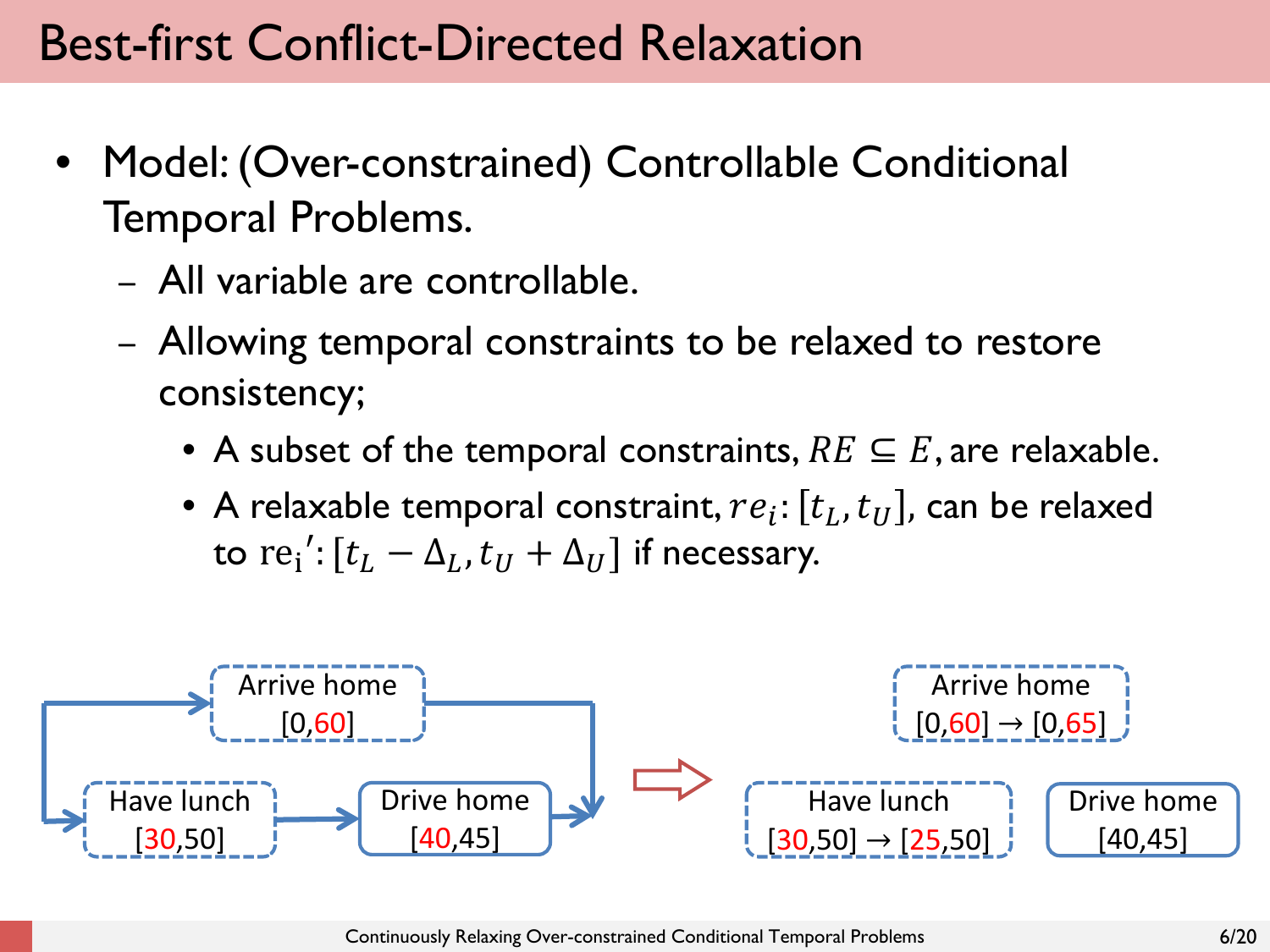### From conflicts to relaxations

- A conflict composes of an inconsistent set of temporal constraints and their required assignments.
- We learn conflicts from the negative cycles detected by temporal consistency algorithms.



Continuously Relaxing Over-constrained Conditional Temporal Problems 7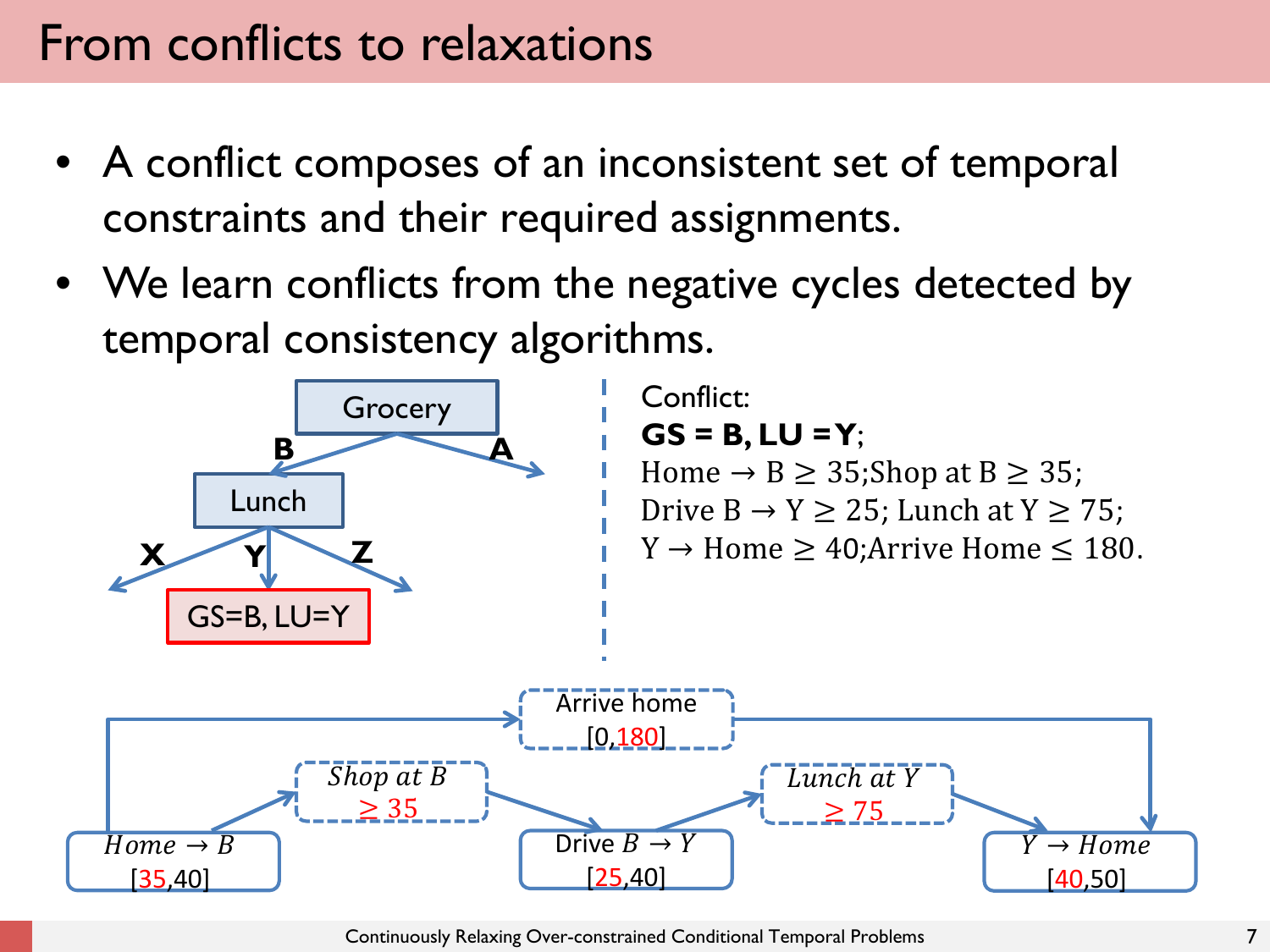### Conflict Resolution

• Compute both *discrete* and *continuous* constituent resolutions to a conflict.

| Conflict:<br>$GS = B$ , $LU = Y$ ;                                                                                  | <b>Discrete</b><br><b>Resolutions</b>   | $GS=A$ :<br>$LU=X;LU=Z;$                                                                                                       |
|---------------------------------------------------------------------------------------------------------------------|-----------------------------------------|--------------------------------------------------------------------------------------------------------------------------------|
| Home $\rightarrow$ B $\geq$ 35; Shop at B $\geq$ 35;                                                                |                                         |                                                                                                                                |
| Drive $B \rightarrow Y \ge 25$ ; Lunch at $Y \ge 75$ ;<br>$Y \rightarrow$ Home $\geq 40$ ; Arrive Home $\leq 180$ . | <b>Continuous</b><br><b>Resolutions</b> | Shop at $B \geq 5$ ;<br>Lunch at $Y \geq 45$ ;<br>Arrive Home $\leq$ 210;<br>Shop at B $\geq$ 25 and Lunch at Y $\geq$ 55;<br> |
|                                                                                                                     |                                         | and many more                                                                                                                  |

• Note that only relaxable temporal constraints can be relaxed to resolve conflicts.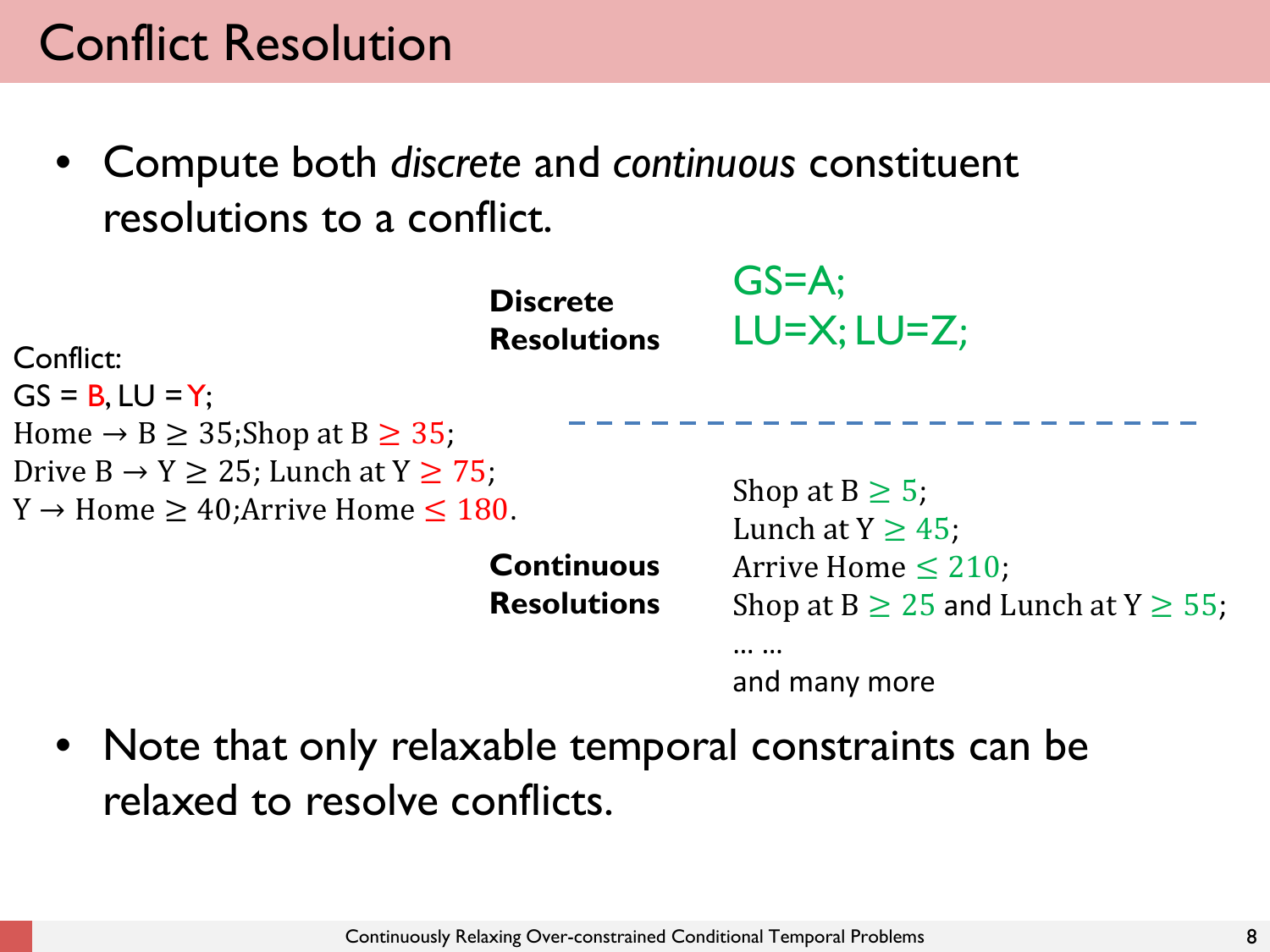- Defining preference functions over variable assignments and constraint relaxations.
	- Each variable assignment is mapped to a positive reward value by function  $f_p$ .
	- Each constraint relaxation is mapped to a positive cost value by function  $f_e$ .

| Grocery | A          | 40  |
|---------|------------|-----|
|         | B          | 100 |
| Lunch   | X          | 70  |
|         |            | 80  |
|         | $\sqrt{2}$ | 30  |

Assignment reward:

$$
\alpha = \{Grocery = B, Lunch = Y\}
$$

$$
f_p(\alpha) = 100 + 80 = 180
$$

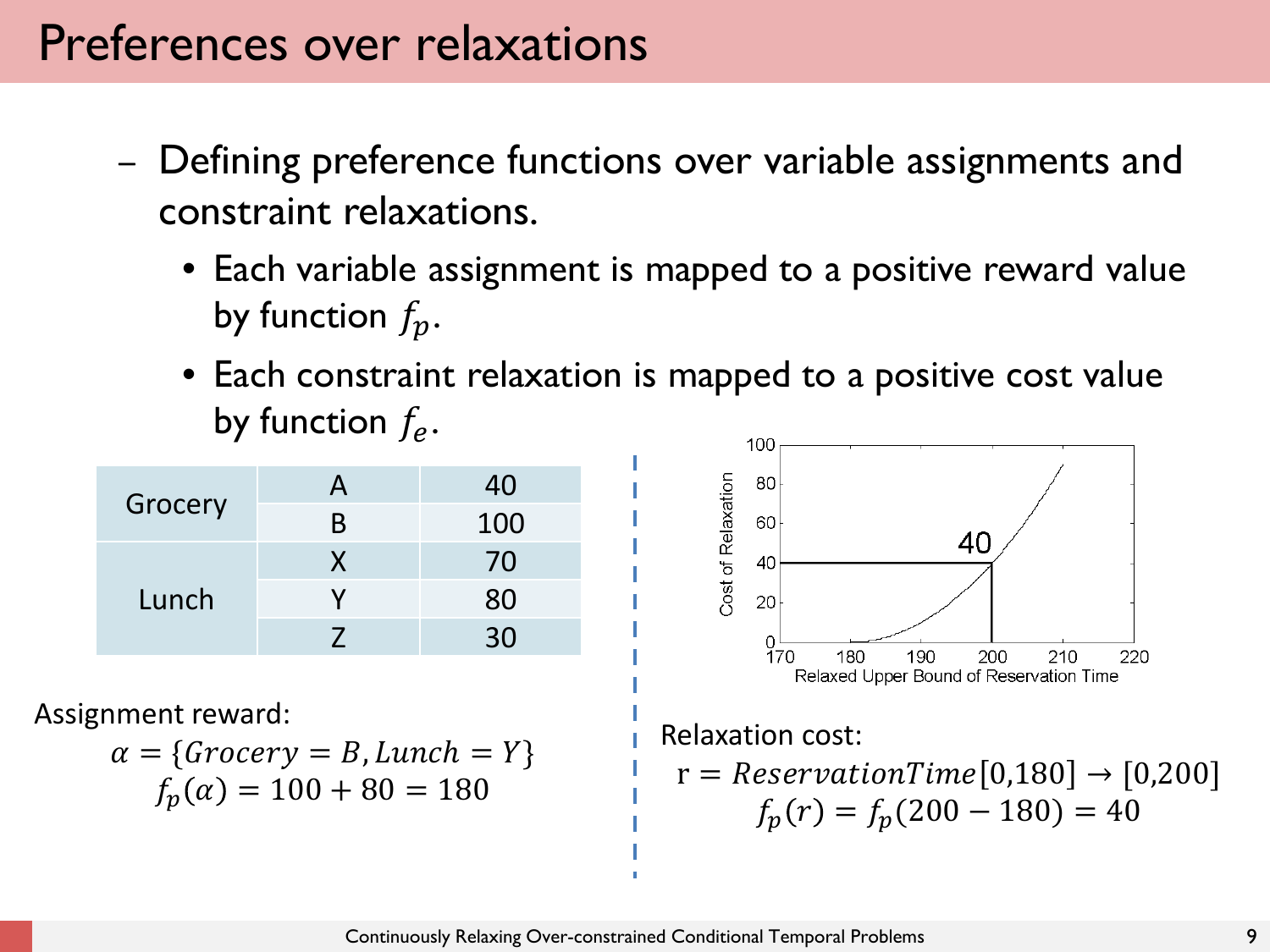### Compute Preferred Continuous Relaxations

- Using the cost function over relaxable constraints, we compute only the most preferred continuous relaxation.
- This is framed as a linear optimization problem.

$$
\begin{array}{ll}\n\text{Objective Fn:} & \min \sum_{e_i \in conflict}(f_{ei}(UB'_{ei} - UB_{ei}) + f_{ei}(LB_{ei} - LB_{ei}')) \\
\text{Constraints:} & \text{s.t.} \sum_{e_i \in Conflict} [(UB'_{ei} - UB_{ei}) + (LB_{ei} - LB_{ei})] \ge -1 \times V_{ncycle}\n\end{array}
$$

#### • For example:

Home  $\rightarrow$  B  $\geq$  35; Shop at B  $\geq$  35; Drive  $B \rightarrow Y \geq 25$ ; Lunch at  $Y \geq 75$ ;  $Y \rightarrow$  Home  $\geq 40$ ; Arrive Home  $\leq 180$ .  $\lim_{\Delta f \to 0} (f(\Delta_{\text{Shop at }B}) + f(\Delta_{\text{Lunch at }Y}) + f(\Delta_{\text{Arrive Home}}))$ s.t.  $\Delta_{\text{Shop at } B} + \Delta_{\text{Lunch at } X} + \Delta_{\text{Arrive Home}} \geq 30$ 

• We restrict the cost functions to be convex so that the relaxation process is always tractable.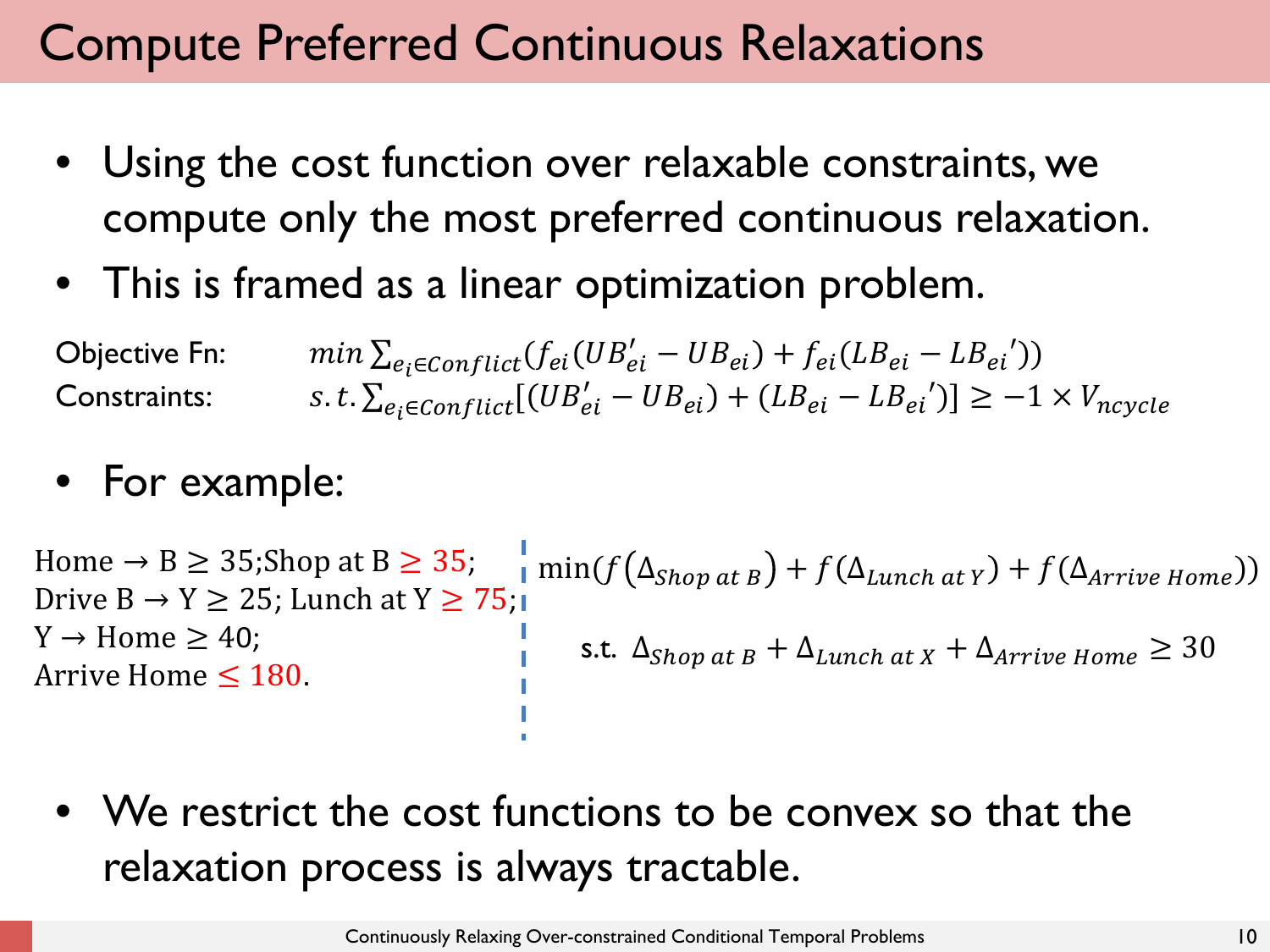### Generalize CD-A\* to Continuous Relaxations

- BCDR enumerates relaxations in best-first order:
	- It searches over subsets of constraints by making different variable assignments.
	- It resolves a conflict by relaxing a constraint, partially and completely.

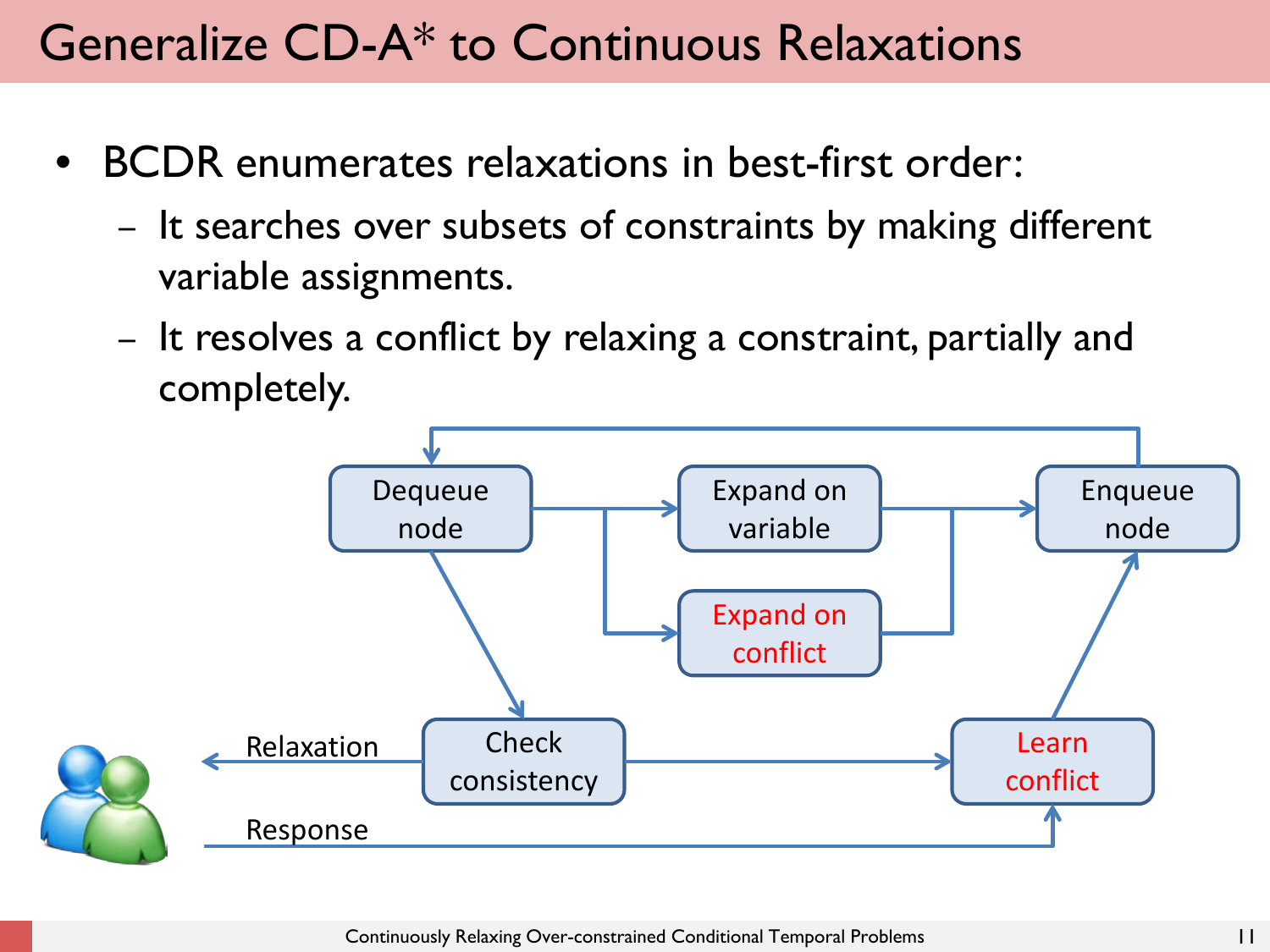### Expand on Unresolved Conflicts

• If a node has an unresolved conflict, we expand it using both continuous and discrete constituent relaxations.



• The utility of the continuous relaxation is computed using the grounded solution of the lowest cost.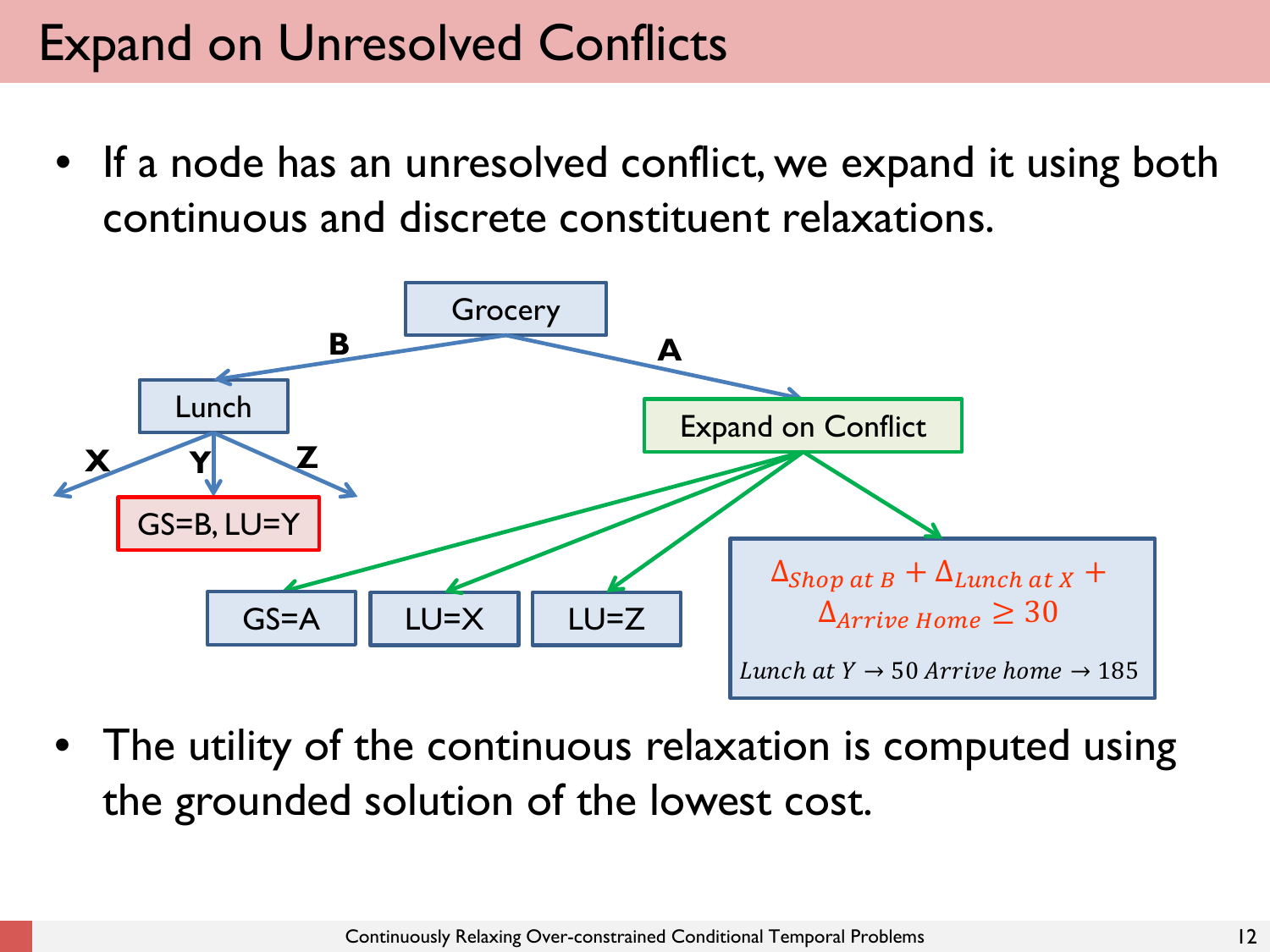### Continuous Relaxations for Multiple Conflicts

• For two or more continuous relaxations on the same branch, the utility is determined by the ground solution that respects both inequalities.



$$
\min(f(\Delta_{\text{Shop at B}}) + f(\Delta_{\text{Lunch at Y}}) + f(\Delta_{\text{Arrive Home}}) + f(\Delta_{\text{Drive to B}}) + f(\Delta_{\text{Drive B to X}}) + f(\Delta_{\text{Travel Time}}))
$$

s.t.  $\Delta$ <sub>Shop at B</sub> +  $\Delta$ <sub>Lunch at X</sub> +  $\Delta$ <sub>Arrive Home</sub>  $\geq 30$ 

and

$$
\Delta_{\text{Drive to }B} + \Delta_{\text{Drive }B\text{ to }X} + \Delta_{\text{Travel}} \geq 30
$$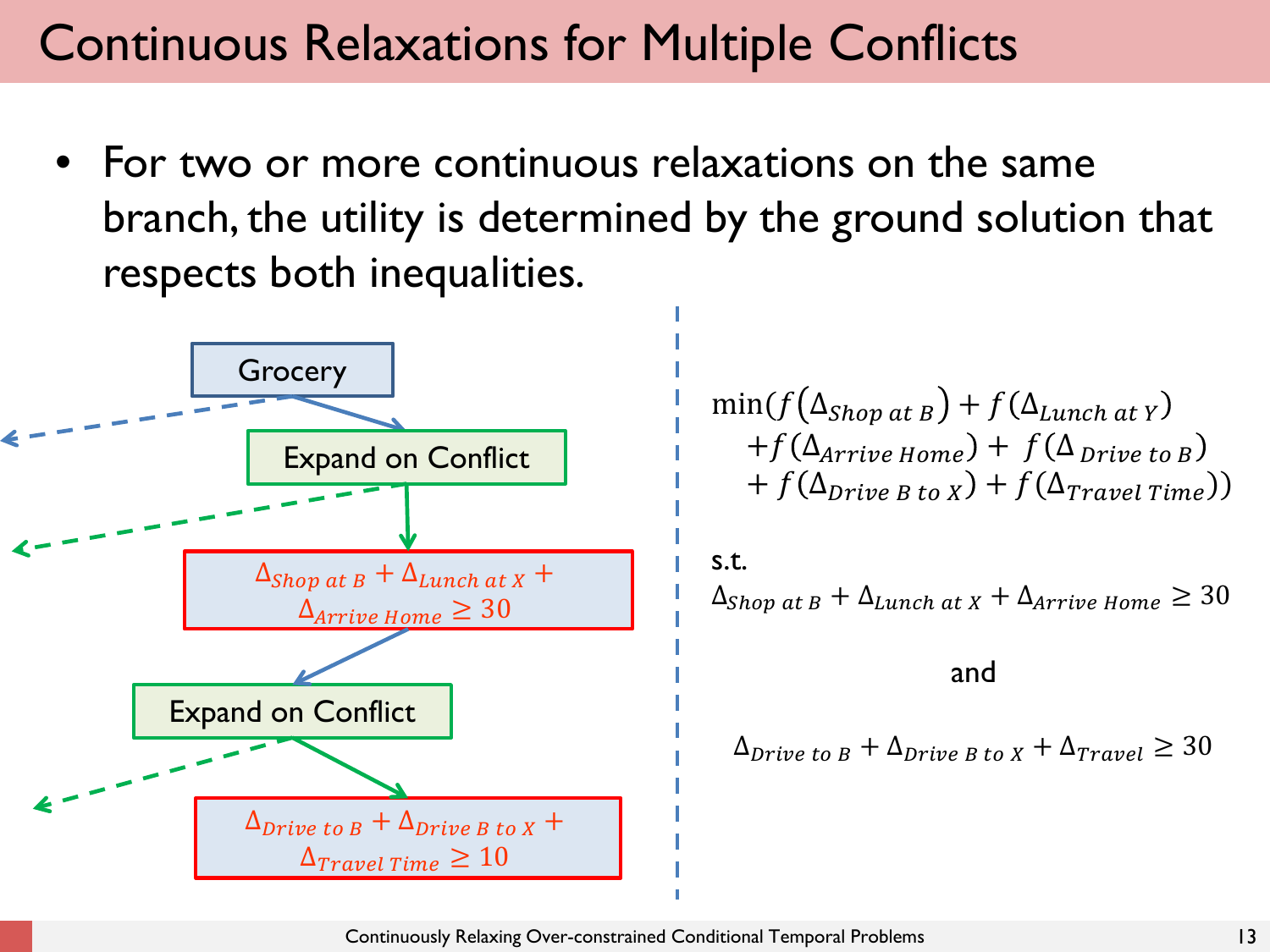### Incorporating User Responses

- BCDR is reactive to newly added user requirements.
- We encodes these requirements as new conflicts, and follow them as constraints in the continuous relaxation.

No, I want to spend at least 25 minutes on shopping. No, I do not want to extent my reservation time. Arrive Home  $\leq 180$ ; Shop at  $B \geq 25$ ;

$$
\min(f(\Delta_{\text{Shop at }B}) + f(\Delta_{\text{Lunch at }Y}) + f(\Delta_{\text{Arrive Home}}))
$$

s.t. 
$$
\Delta_{Shop \, at \, B} + \Delta_{Lunch \, at \, X} + \Delta_{Arrive \, Home} \geq 30;
$$
  
\n $\Delta_{Arrive \, Home} \leq 0;$   
\n $\Delta_{Shop \, at \, B} \leq 10.$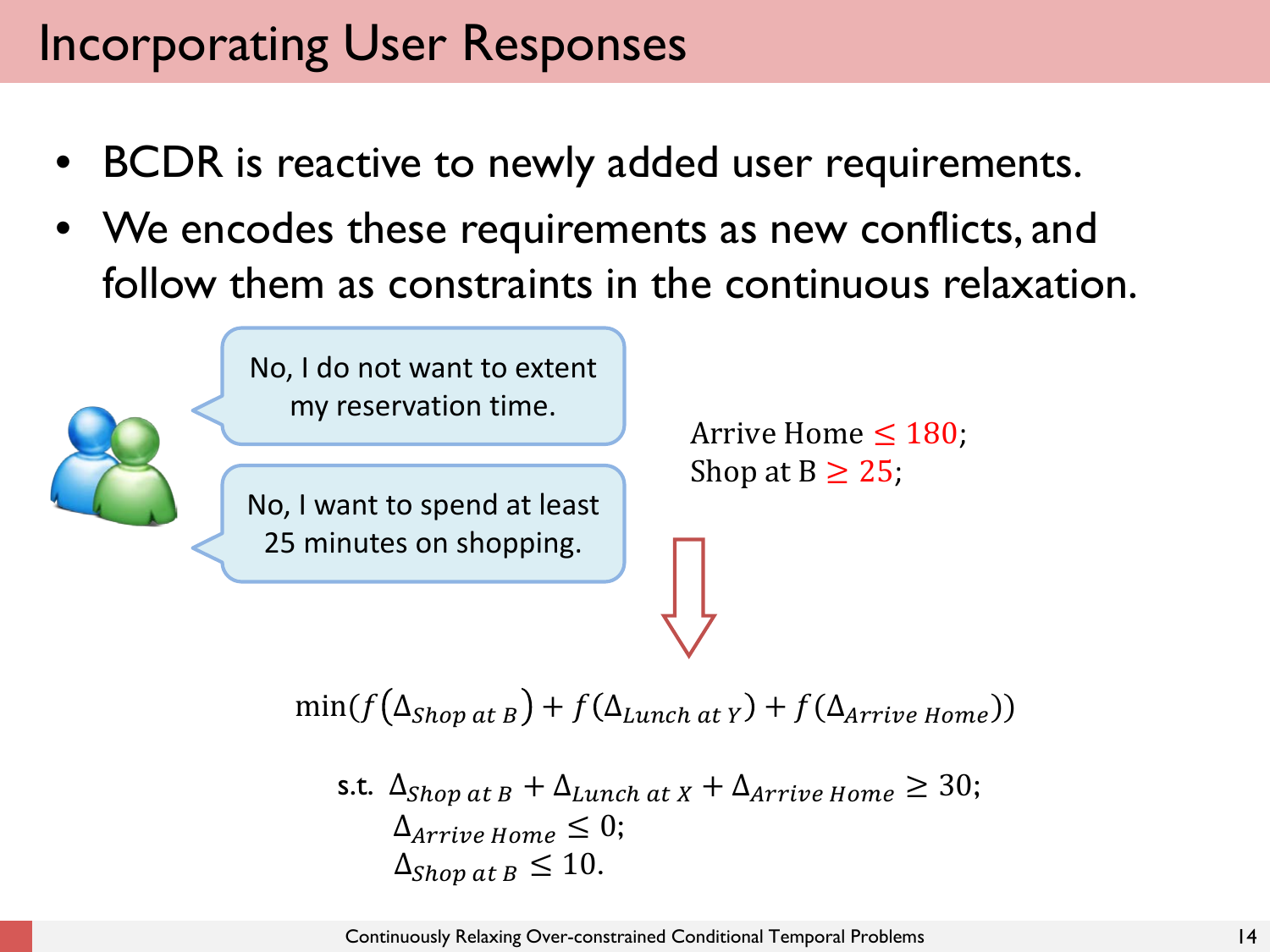## **Applications**

- Personal Transportation System.
- Mission advisory system for autonomous underwater vehicles.
- Scheduling assistant for factory floor operations.
- Trip advisor for car-sharing network users.

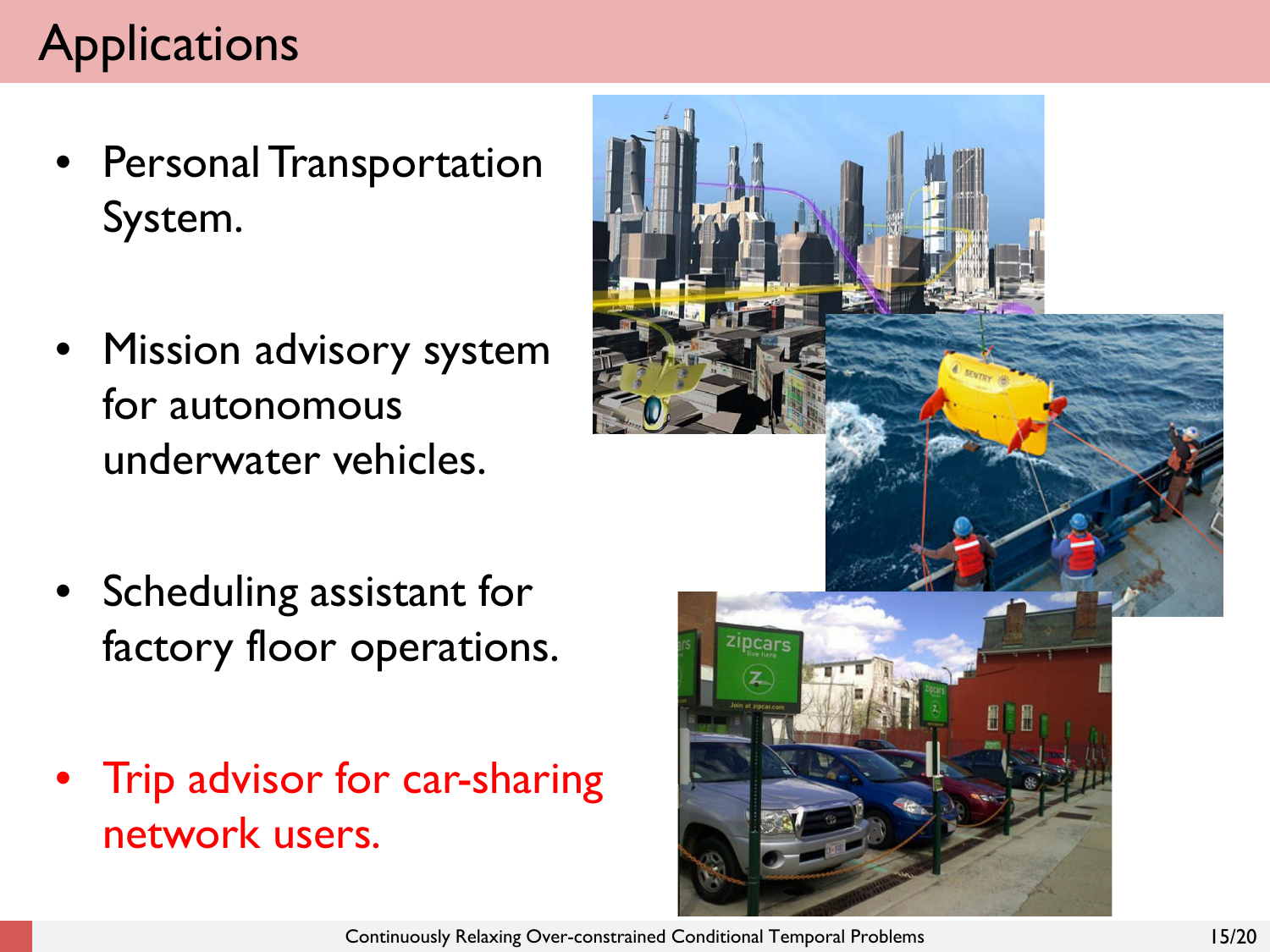### Empirical Validation - Setup

- We simulated a car-sharing network in Boston using randomly generated car locations and destinations.
- Test cases are characterized by:
	- Number of reservations per car.
	- Number of cars in the network.
	- Number of activities per reservation.
	- Number of alternative options per activity.
- Time change may affect neighboring reservations.



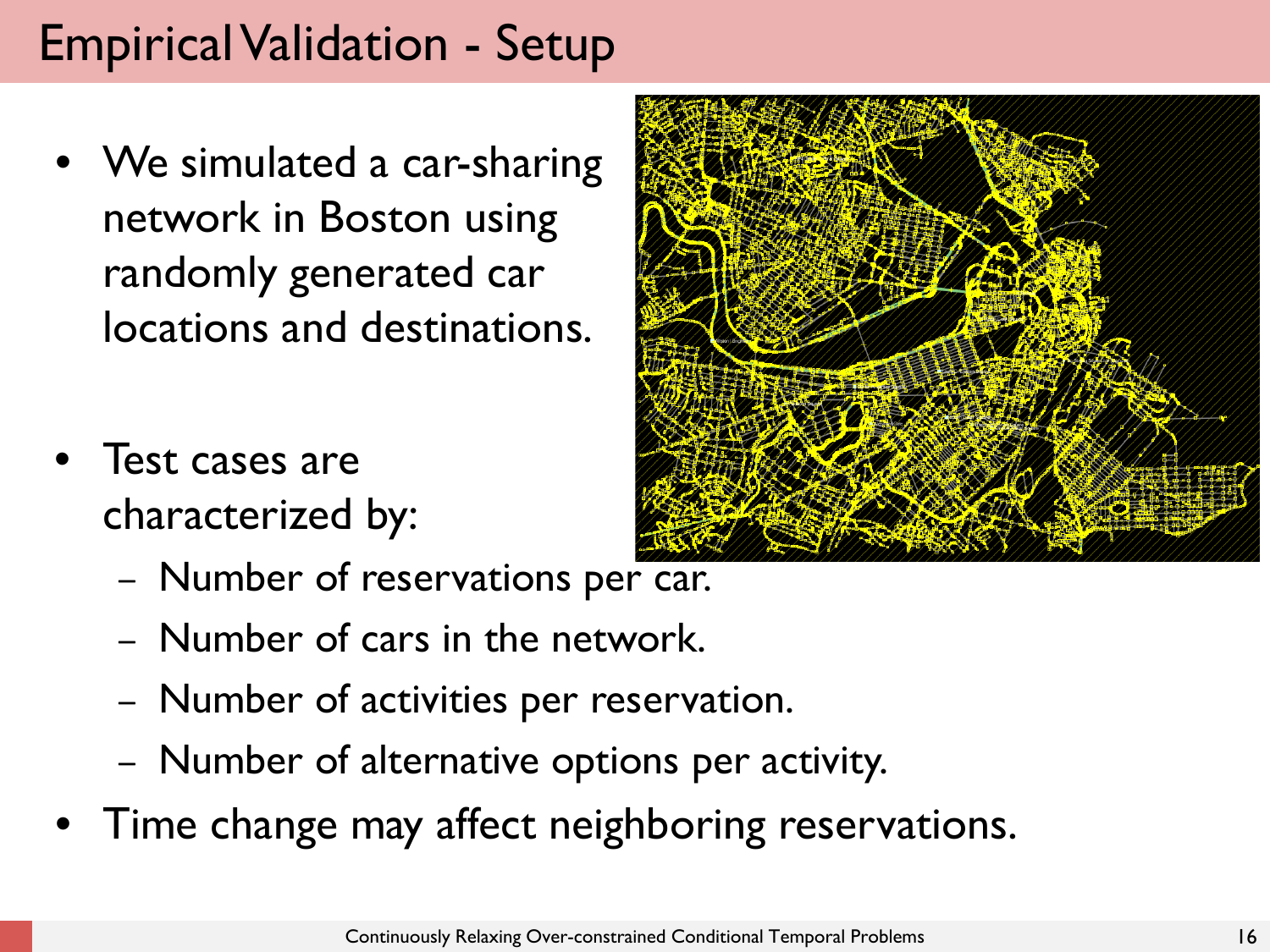#### Empirical Validation - Results

• We compare BCDR-GC,BCDR-DC and DFS-GC in finding the first relaxation to a CCTP.



Continuously Relaxing Over-constrained Conditional Temporal Problems 17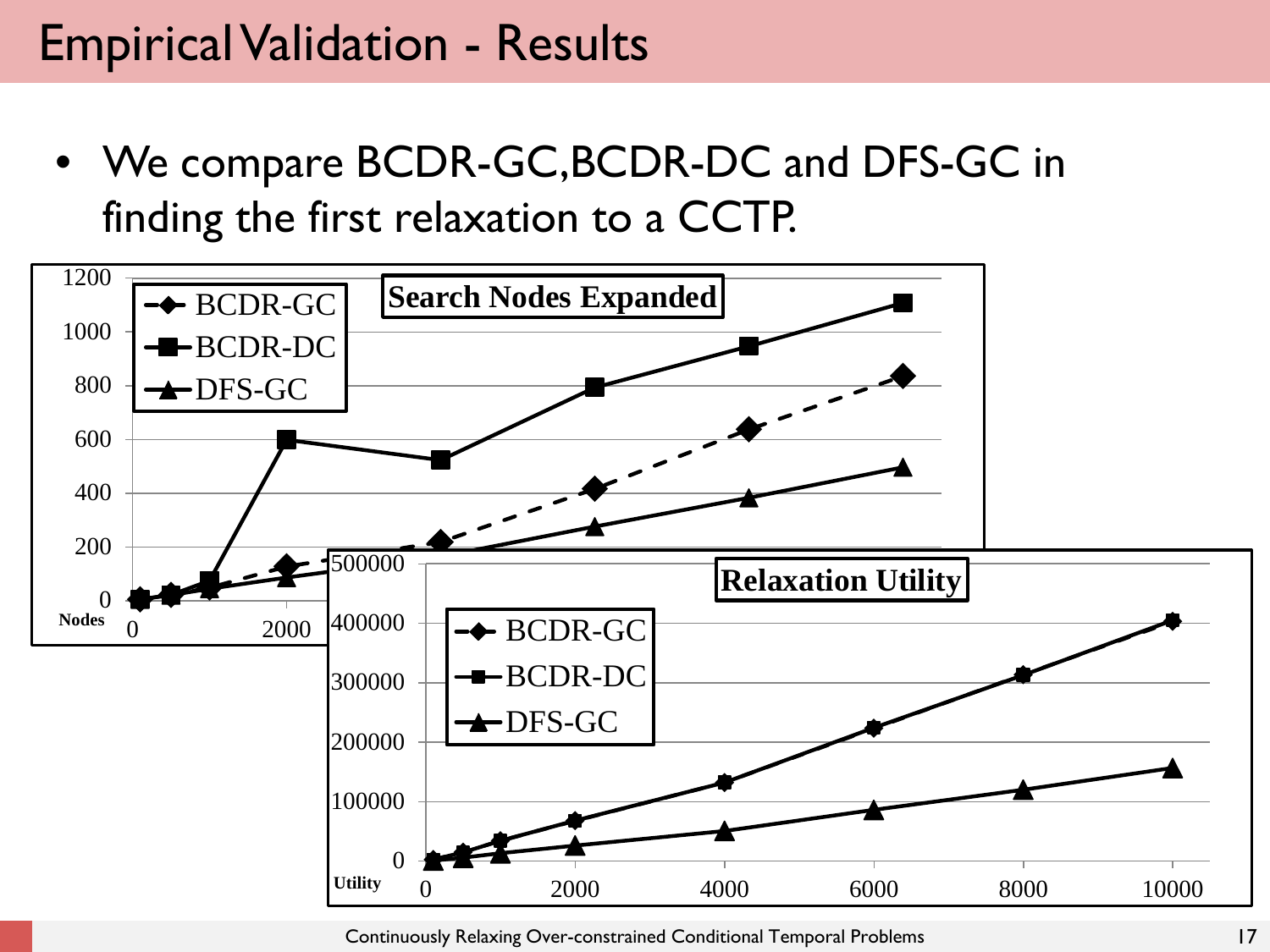### Empirical Validation - Limitations

- The advantage of generalized conflict resolution is limited when the relaxation cost is significant lower than rewards.
	- We reduced the range of cost values in the previous test by 100 times.

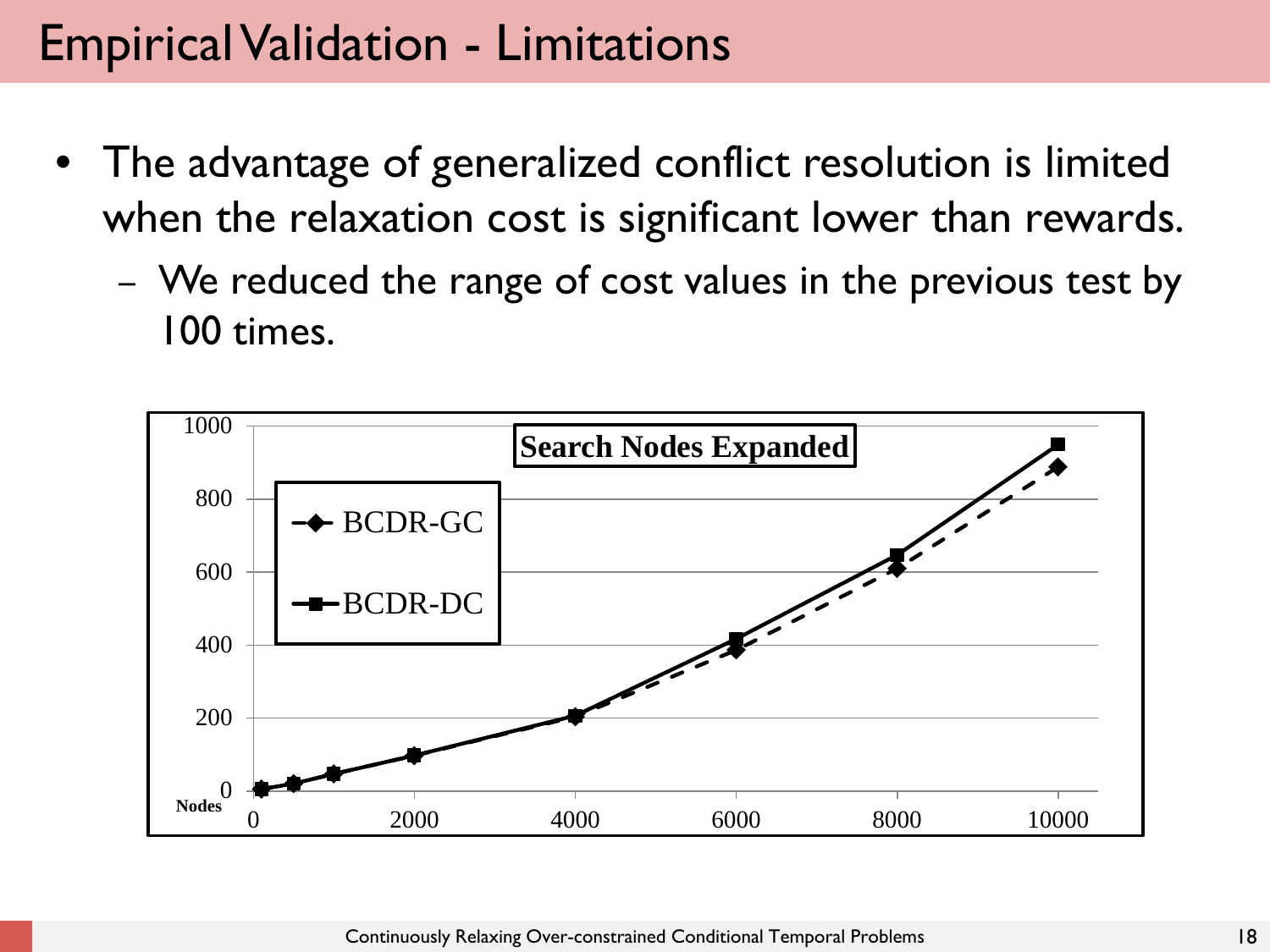### **Contributions**

- In this paper, we presented the Best-first Conflict-Directed Relaxation approach to:
	- Resolve over-constrained temporal problems using continuous relaxations.
	- Minimally relax constraints for minimal perturbation.
	- Efficiently enumerate relaxations using generalized conflict learning and resolutions.
	- Be reactive to newly added user requirements.
- Executable, test cases and slides are available at: http://people.csail.mit.edu/yupeng/software.html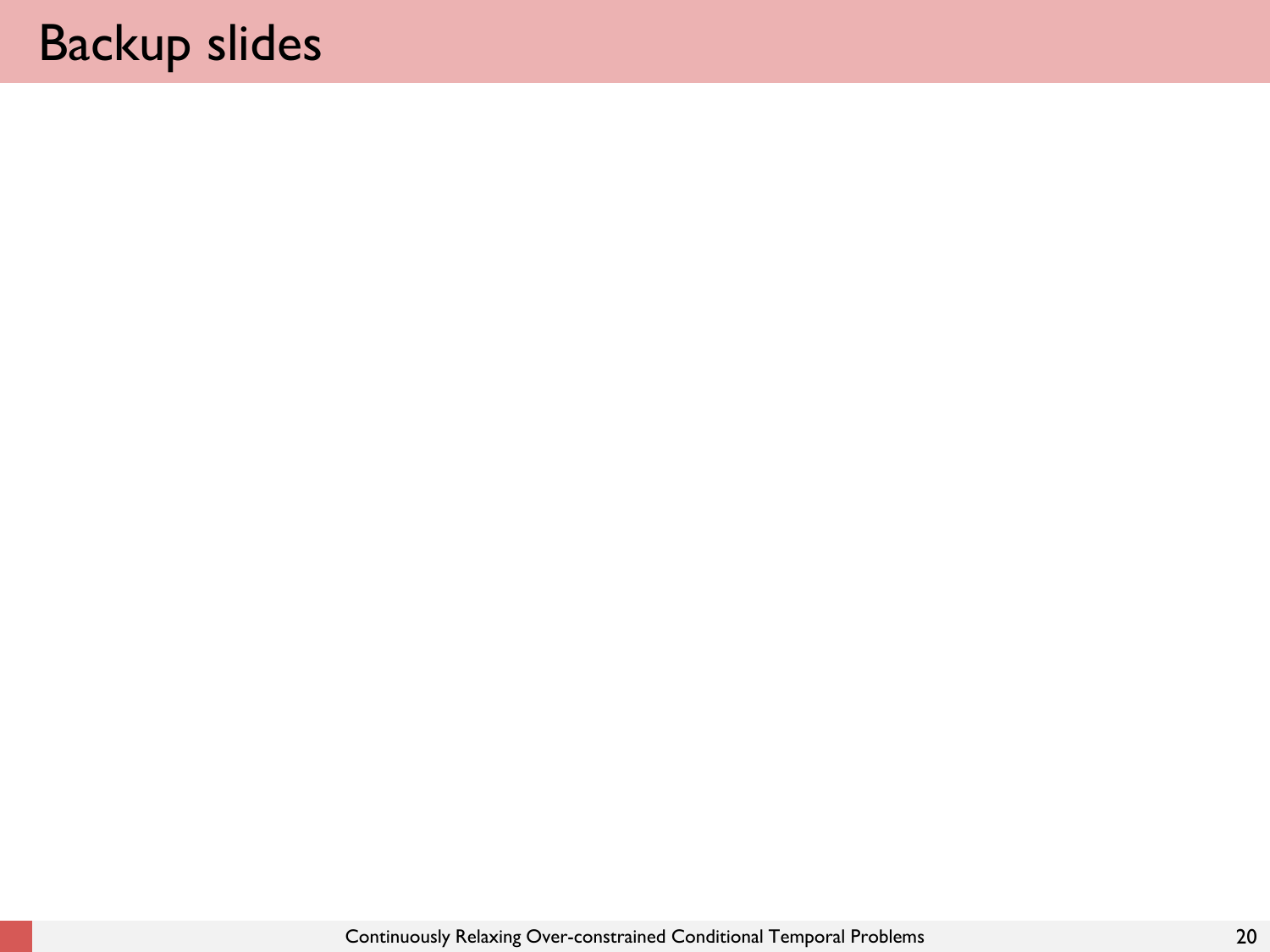### **bjectives**

- To resolve an over-constrained CTPs:
	- Preferably: using the most preferred relaxations;
	- Minimally: minimizing the perturbations to the problem;
	- Efficiently: speeding up the search for feasible relaxations.
- BCDR extends the Conflict-Directed A\* algorithm to continuous variables, constraints and preference functions for best-first relaxation enumeration.
- Implemented as a reservation advisory system for carsharing networks, BCDR demonstrates significant improvements in performance and solution quality.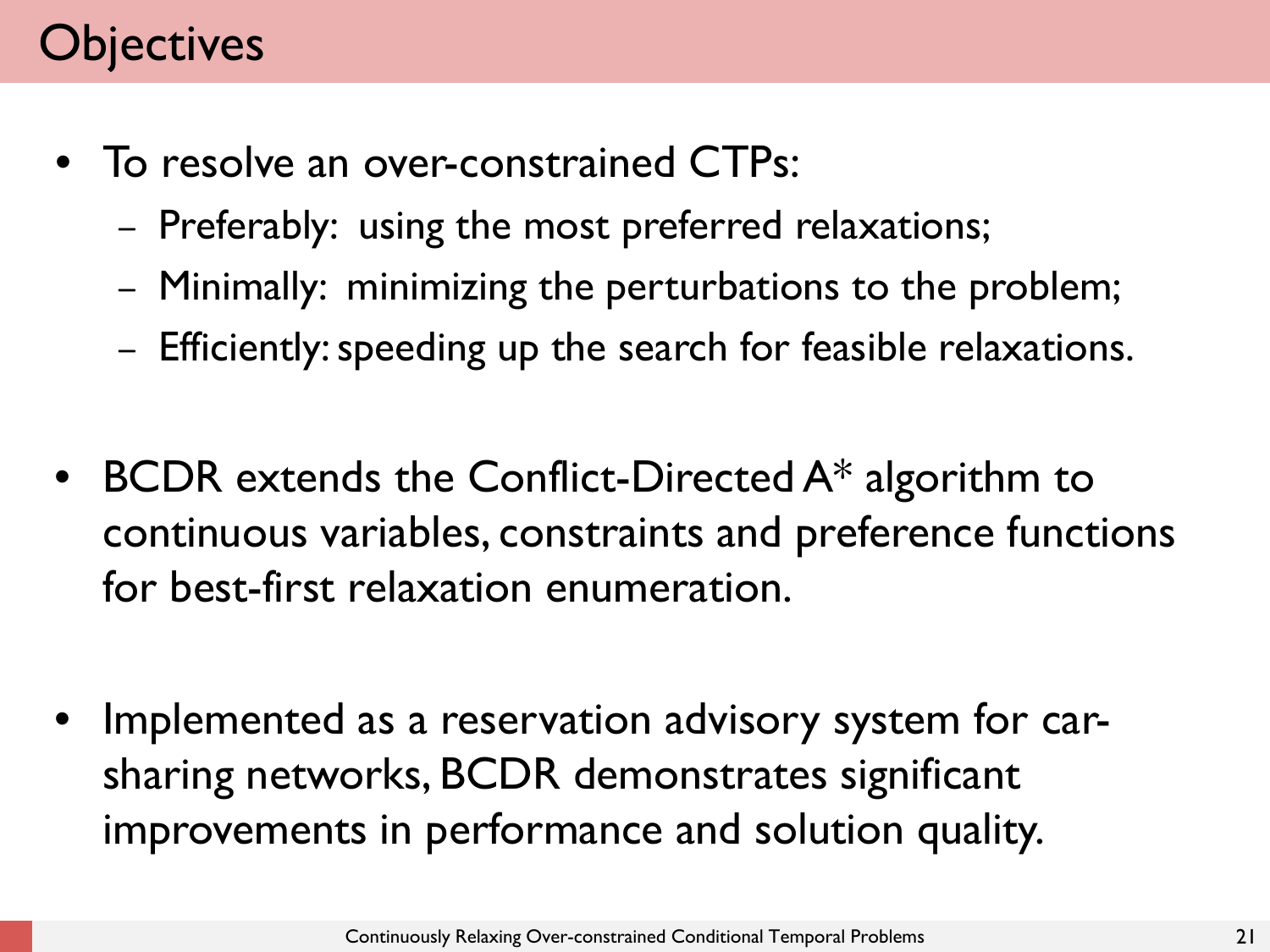### Motivating Example

Planning a weekend trip using a car-sharing network.



Continuously Relaxing Over-constrained Conditional Temporal Problems 22

 $(99)$ 

 $\Theta$ 

 $(28)$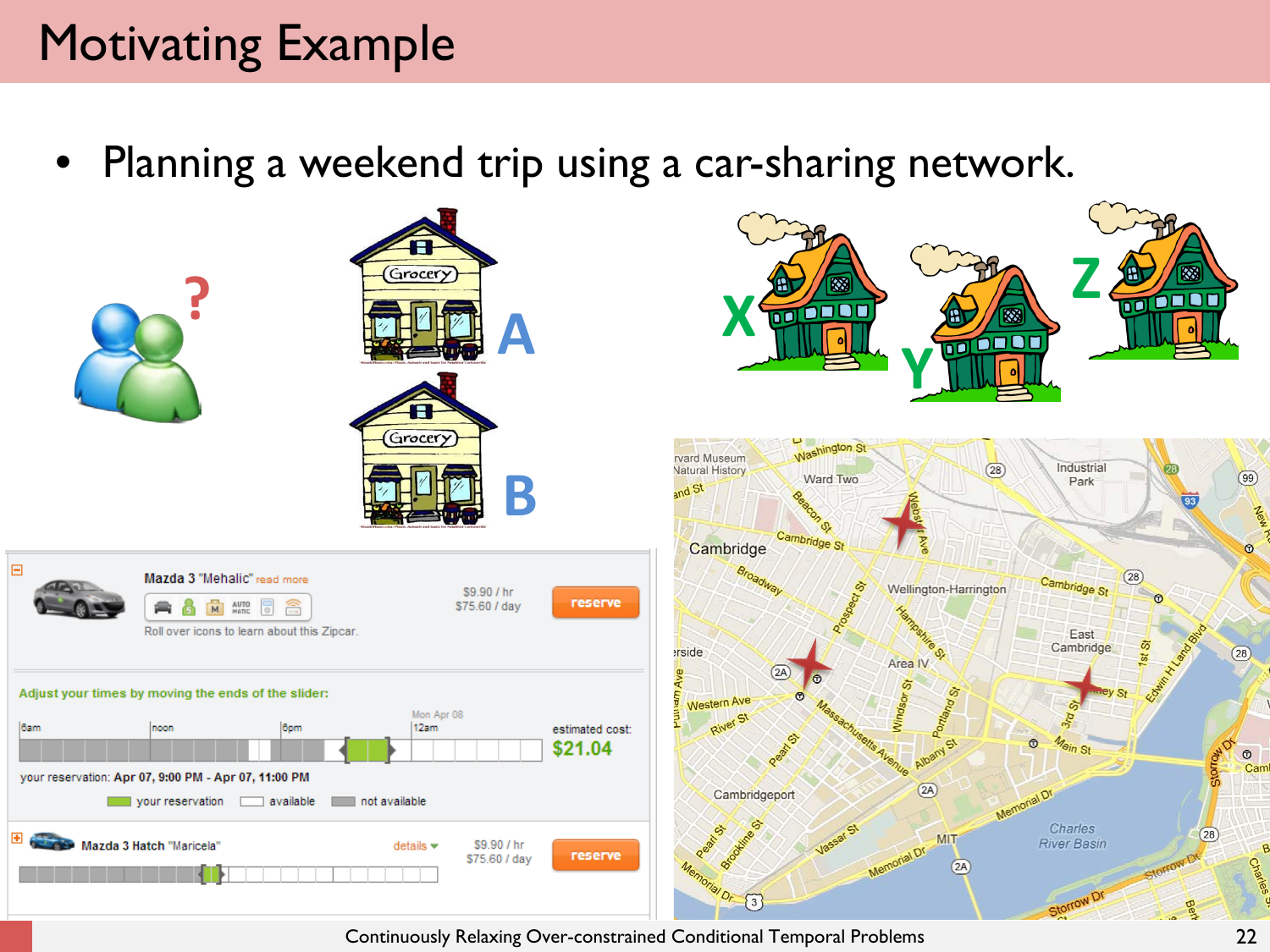### Trade-off Between Trip Parameters

- Which store/restaurant to visit?
- How much time should the shopping/dinning time be?
- How long should I reserve the car?
- How much am I willing to spend for the trip?

| <b>Driving Time in minutes</b> |          |                      |          |  |  |
|--------------------------------|----------|----------------------|----------|--|--|
| $A \rightarrow X$              | [30, 40] | $Home \rightarrow A$ | [35, 50] |  |  |
| $B \to X$                      | [35, 40] | $Home \rightarrow B$ | [35, 40] |  |  |
| $A \rightarrow Y$              | [25, 30] | $X \rightarrow Home$ | [45, 50] |  |  |
| $B \rightarrow Y$              | [25, 40] | $Y \rightarrow Home$ | [40, 50] |  |  |
| $A \rightarrow Z$              | [20, 25] | $Z \rightarrow Home$ | [50, 60] |  |  |
| $B \to Z$                      | [30, 35] |                      |          |  |  |



**Shopping/Dining Time in minutes**

| $\overline{A}$   | 40  |
|------------------|-----|
| $\boldsymbol{B}$ | 35  |
| X                | 50  |
| $\overline{Y}$   | 75  |
| Z                | 100 |

Continuously Relaxing Over-constrained Conditional Temporal Problems 23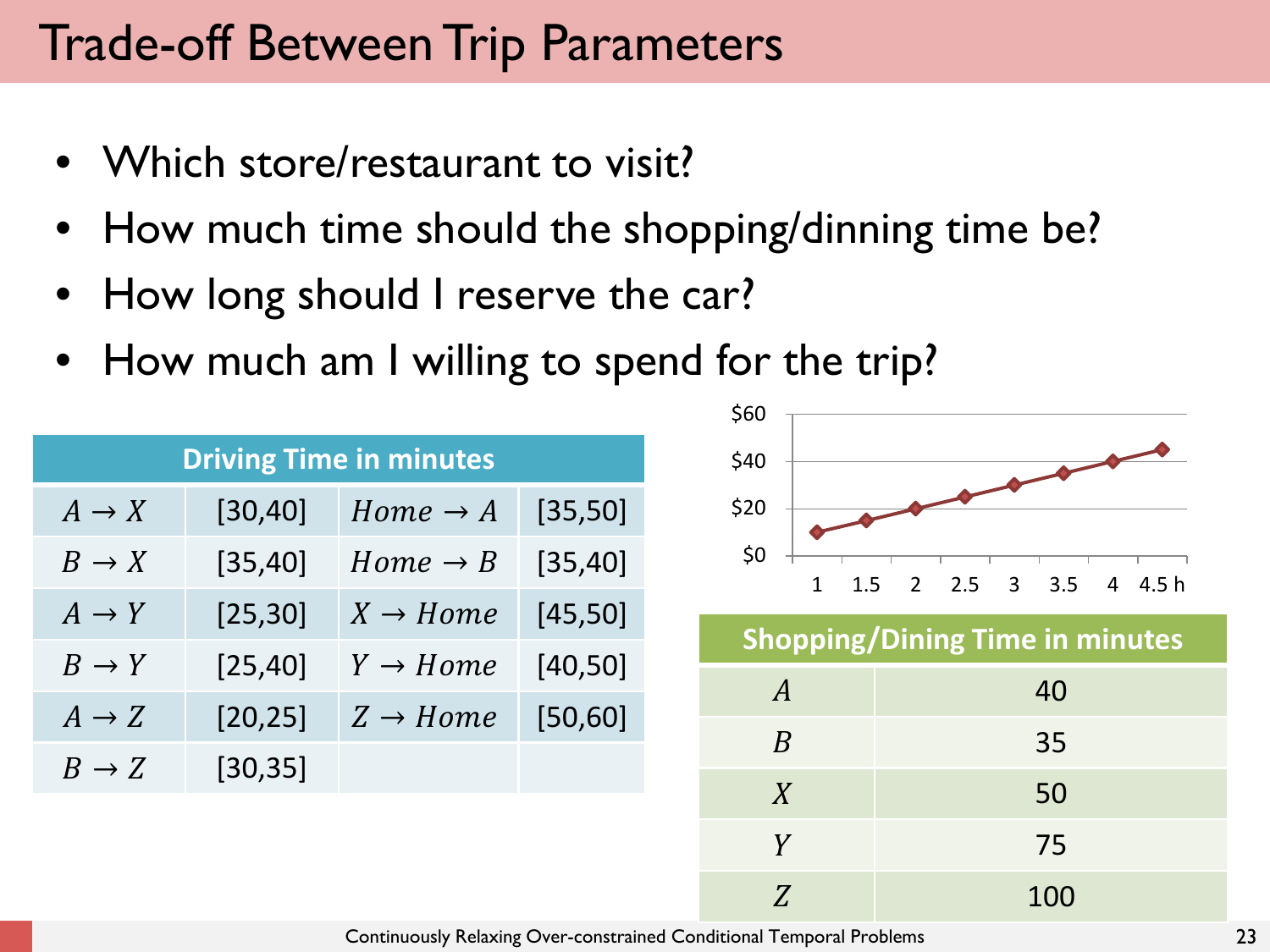### Intelligent Reservation System

• Automatically find and negotiate a solution with the user that satisfies the user's requirements to the maximal extent.





Continuously Relaxing Over-constrained Conditional Temporal Problems 24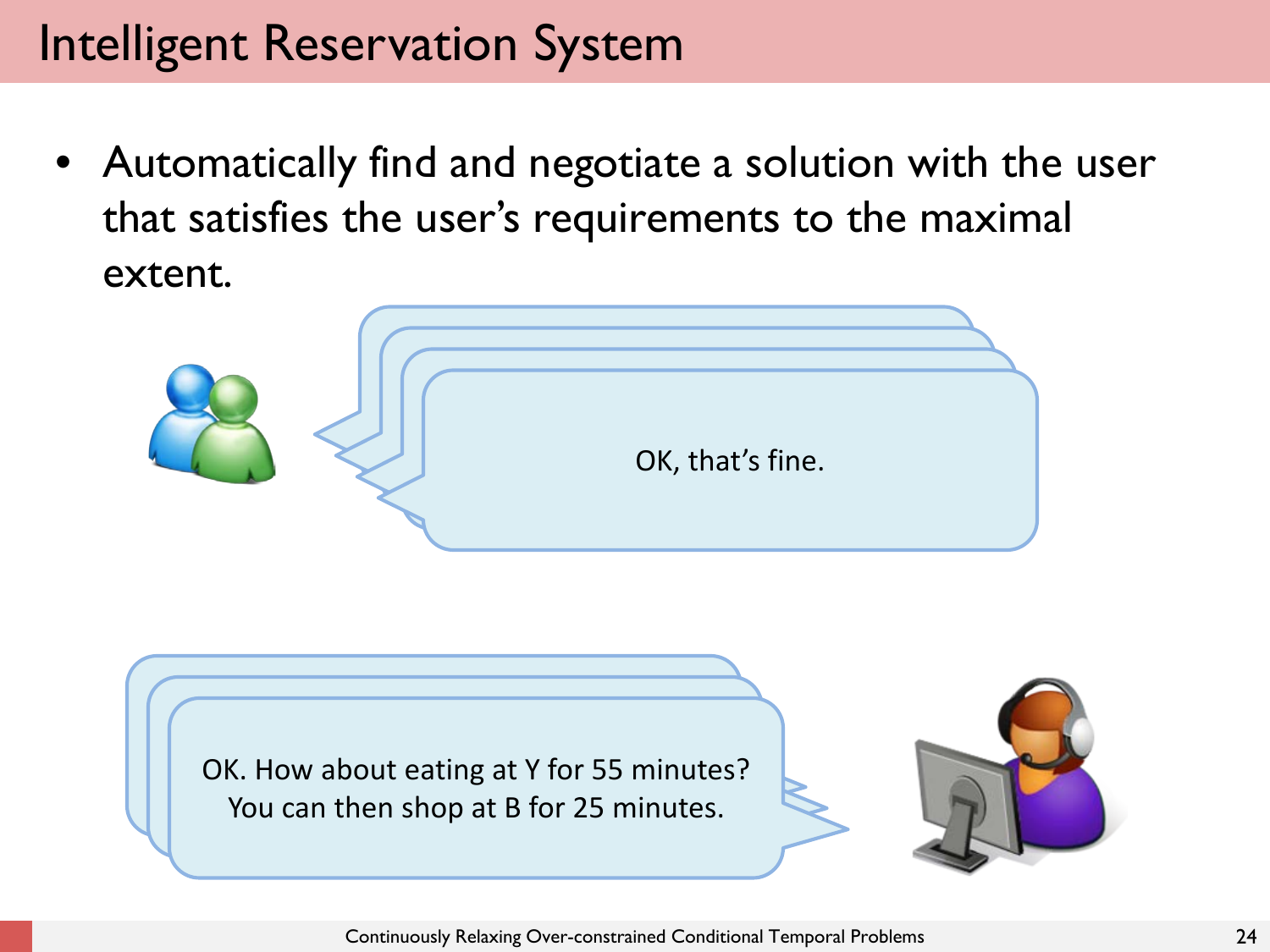### Approach

- Model: Controllable Conditional Temporal Problem.
	- Captures the users' requirements, preferences, alternatives and environment constraints.
- Algorithm: Best-first Conflict-Directed Relaxation.
	- Enumerate solutions/relaxations to a CCTP in best-first order.
		- Assignments: where to go and what to do.
		- Relaxations to temporal constraints: alternative goals/requirements to ensure consistency.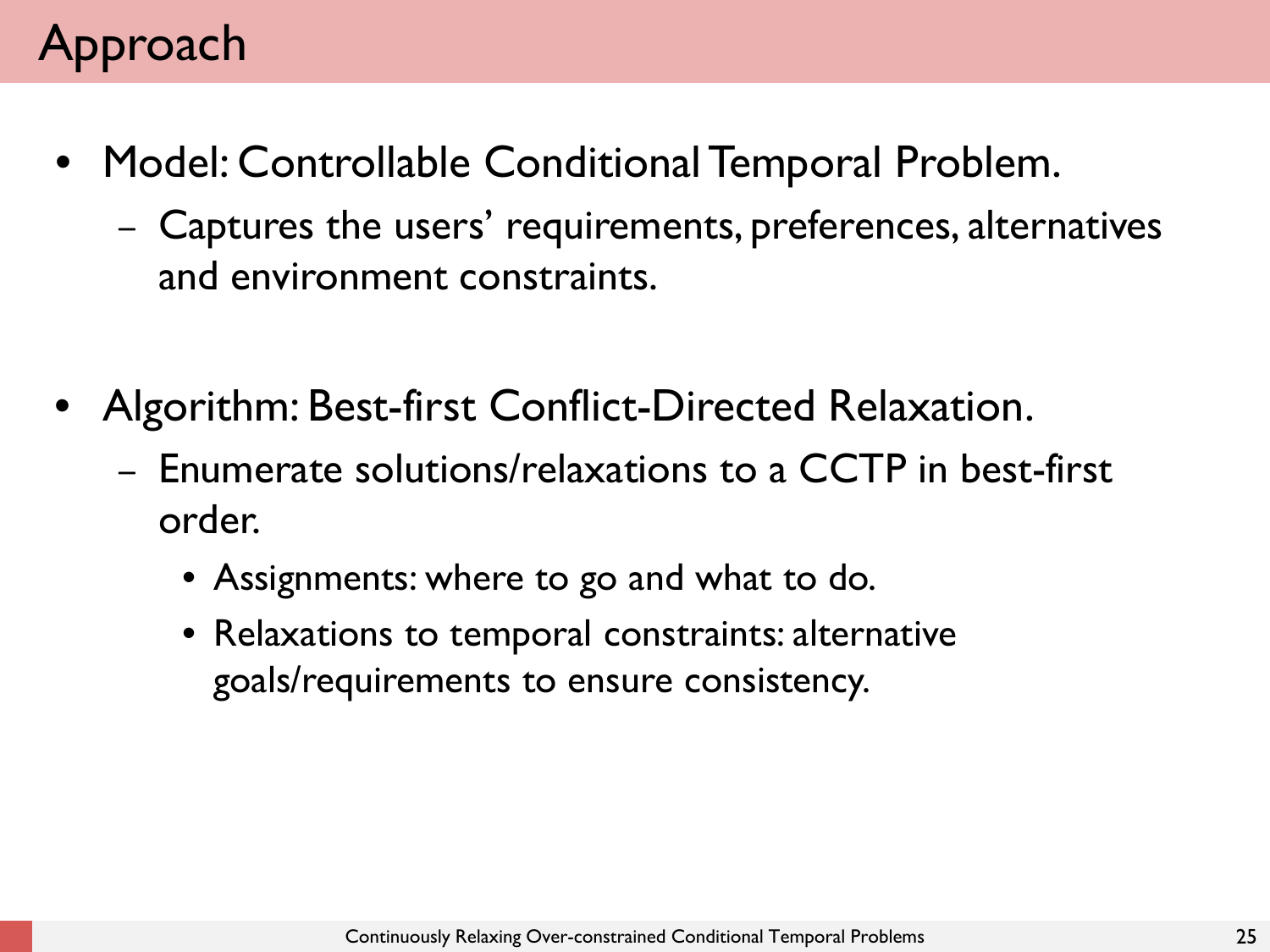### Minimal Continuous Relaxations

- Minimal **discrete** relaxations:
	- A valid relaxation, whose proper subsets are not valid relaxations.
	- Generated by computing the minimal covering sets of minimal conflicts.
- Minimal continuous relaxations:
	- A set of continuous relaxations whose
	- Generated by solving a linear optimization problem against the conflicts.